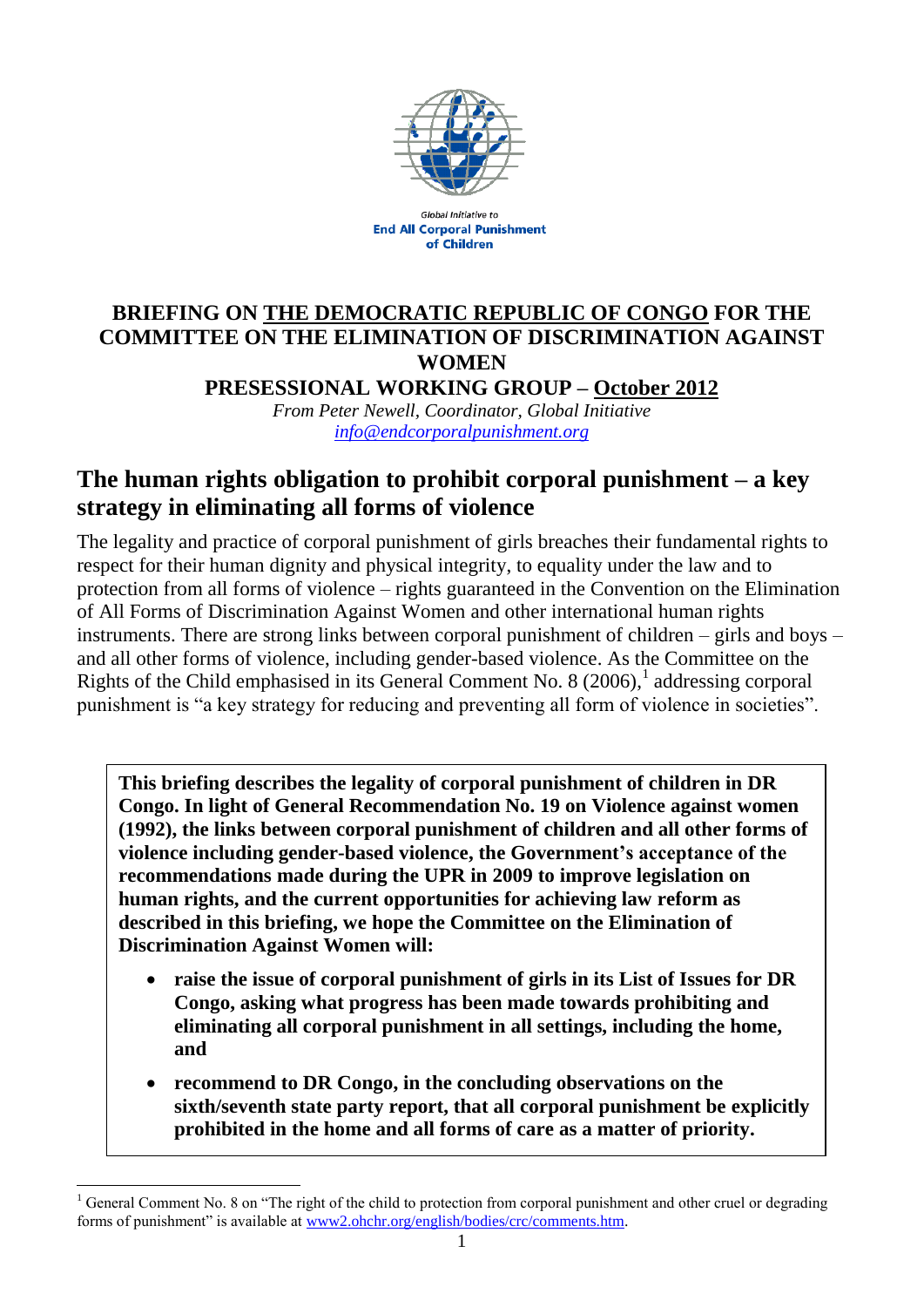### **1 DR Congo's sixth/seventh report to CEDAW**

1.1 The sixth/seventh report of the Democratic Republic of Congo to CEDAW (21 December 2011, CEDAW/C/COD/6-7) addresses violence against women, including "treatment of women like children" and "subjection of women to beating, humiliation, household chores and obligatory dependence and submission", as well as to discrimination between boys and girls in the family (page 22). However, it does not mention corporal punishment in childrearing, violence that can lawfully be inflicted on girls and boys in the home and other contexts.

## **2 The legality of corporal punishment of children in DR Congo**

2.1 In DR Congo, corporal punishment of children is unlawful in schools and as a sentence for crime, but it is not prohibited in the home, penal institutions and alternative care settings.

2.2 With regard to the **home**, article 326(4) of the Family Code (1987) states that "a person exercising parental authority may inflict reprimands and punishments on the child to an extent compatible with its age and the improvement of its conduct". Article 57 of the Child Protection Code (2009) confirms the right of the child to protection from all forms of violence and states that discipline in the home, schools and institutions should be administered with respect for the child's humanity, but it does not explicitly prohibit corporal punishment and the protection it gives children is undermined by article 326(4) of the Family Code.

2.3 Corporal punishment is unlawful in **schools** under Ministerial decision No. MINEPSP/CABMIN/00100940/90 of 1 September 1990 establishing internal regulations for students, which does not include corporal punishment among permitted penalties. Article 57 of the Child Protection Code states that discipline in schools should be administered humanely, but it does not explicitly prohibit corporal punishment.

2.4 In the **penal system**, corporal punishment is unlawful as a sentence for crime: there is no provision for judicial corporal punishment in criminal law. However, with the exception of the Antoinette Sassou-Nguessou Re-education Centre where regulations prohibit it, corporal punishment is lawful as a disciplinary measure in penal institutions. Article 57 of the Child Protection Code states that discipline of children should be carried out humanely, but there is no explicit prohibition of corporal punishment in law.

2.5 Corporal punishment in **alternative care settings** is lawful under the right of those with parental responsibility to punish the child in the Family Code (see above). According to article 57 of the Child Protection Act, discipline in public and private care institutions should be administered humanely but corporal punishment is not explicitly prohibited.

## **3 Opportunities for achieving law reform to prohibit corporal punishment**

3.1 As noted above, recent law reform – the enactment of the Child Protection Code (2009) – fell short of explicitly prohibiting all corporal punishment of children. However, another opportunity for achieving prohibition is presented by the drafting of a revised Family Code. According to the state party's report to CEDAW (page 2), the revision follows a review of the existing Code from a gender perspective. We have not seen the draft text and do not know if proposals have been made to repeal the authority "to inflict reprimands and punishments" on the child and to explicitly prohibit corporal punishment.

### **We hope the Committee on the Elimination of Discrimination Against Women will encourage the Government of DR Congo to fully protect the girl child from corporal**